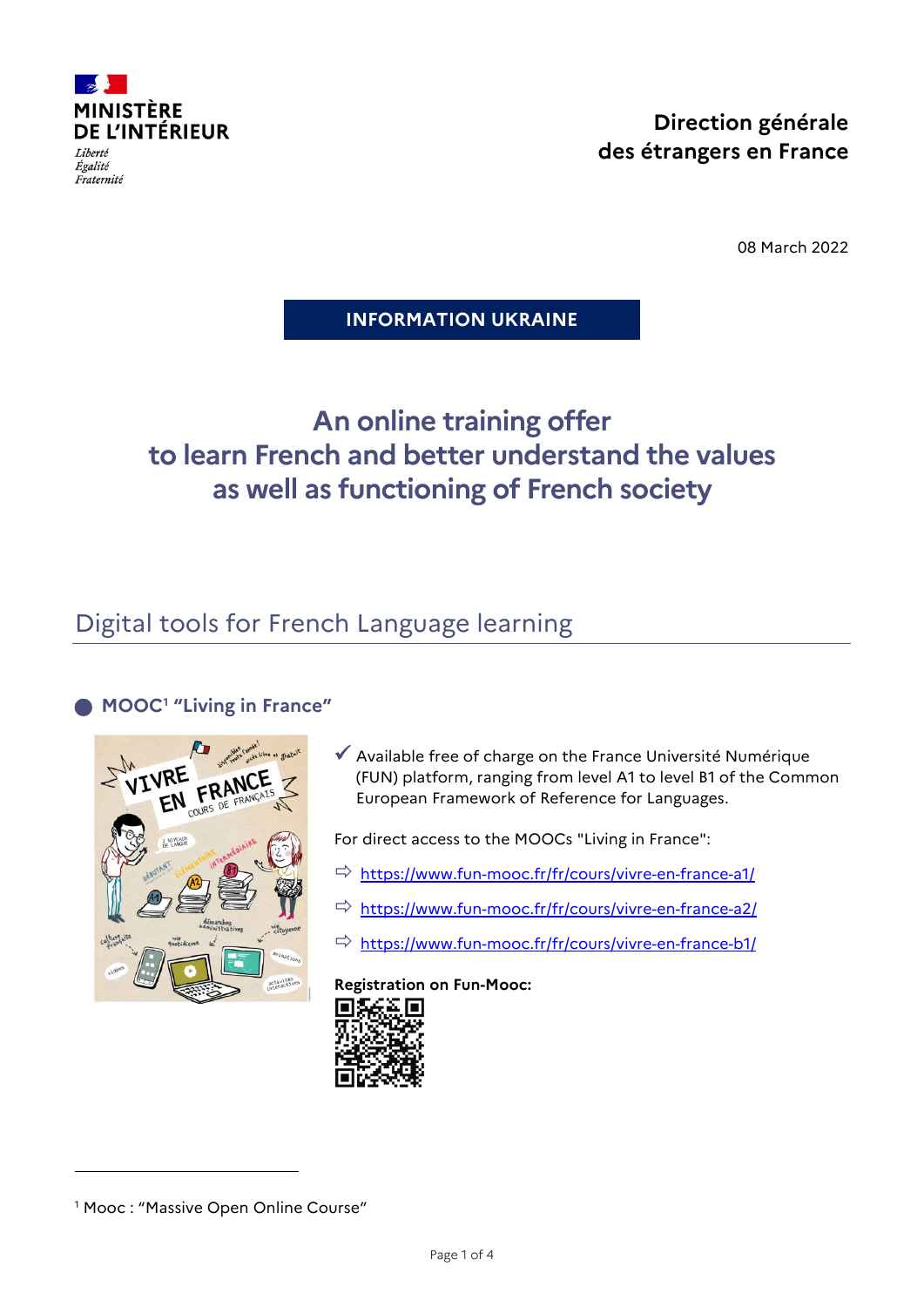## **"Living in France" application**

- $\checkmark$  To help complete beginners in French.
- $\checkmark$  To learn how to deal with everyday situations with role plays, a dictionary of the most useful words, challenges and rewards.
- $\checkmark$  10 hours of training.
- $\Rightarrow$  Download the "Living in France" application on google-play: [https://play.google.com/store/apps/details?id=com.alliancef](https://play.google.com/store/apps/details?id=com.alliancefrancaise.vef&hl=fr) [rancaise.vef&hl=fr](https://play.google.com/store/apps/details?id=com.alliancefrancaise.vef&hl=fr)



## **"Happy FLE" application**



- $\checkmark$  To learn the basics of French through everyday situations: identifying means of transport, reading a map, understanding a medical prescription, greeting, shopping, understanding administrative documents, etc.
- $\checkmark$  120 exercises and 100 words to discover divided into five themes: transport, environment, health, shopping, housing.
- $\Rightarrow$  Download the "Happy FLE" application on google-play : [https://play.google.com/store/apps/details?id=com.cosi.](https://play.google.com/store/apps/details?id=com.cosi.happyfle&hl=fr) [happyfle&hl=fr](https://play.google.com/store/apps/details?id=com.cosi.happyfle&hl=fr)

## **"French first steps" application**

- $\checkmark$  For complete beginners.
- $\checkmark$  To learn the French language in a fun way by combining images and sounds.
- $\checkmark$  This free application offers basic oral communication in 8 everyday situations:
	- greeting and introducing yourself
	- asking for directions
	- using public transport
	- check in at the hotel
	- ordering in a restaurant
	- shopping in a grocery shop

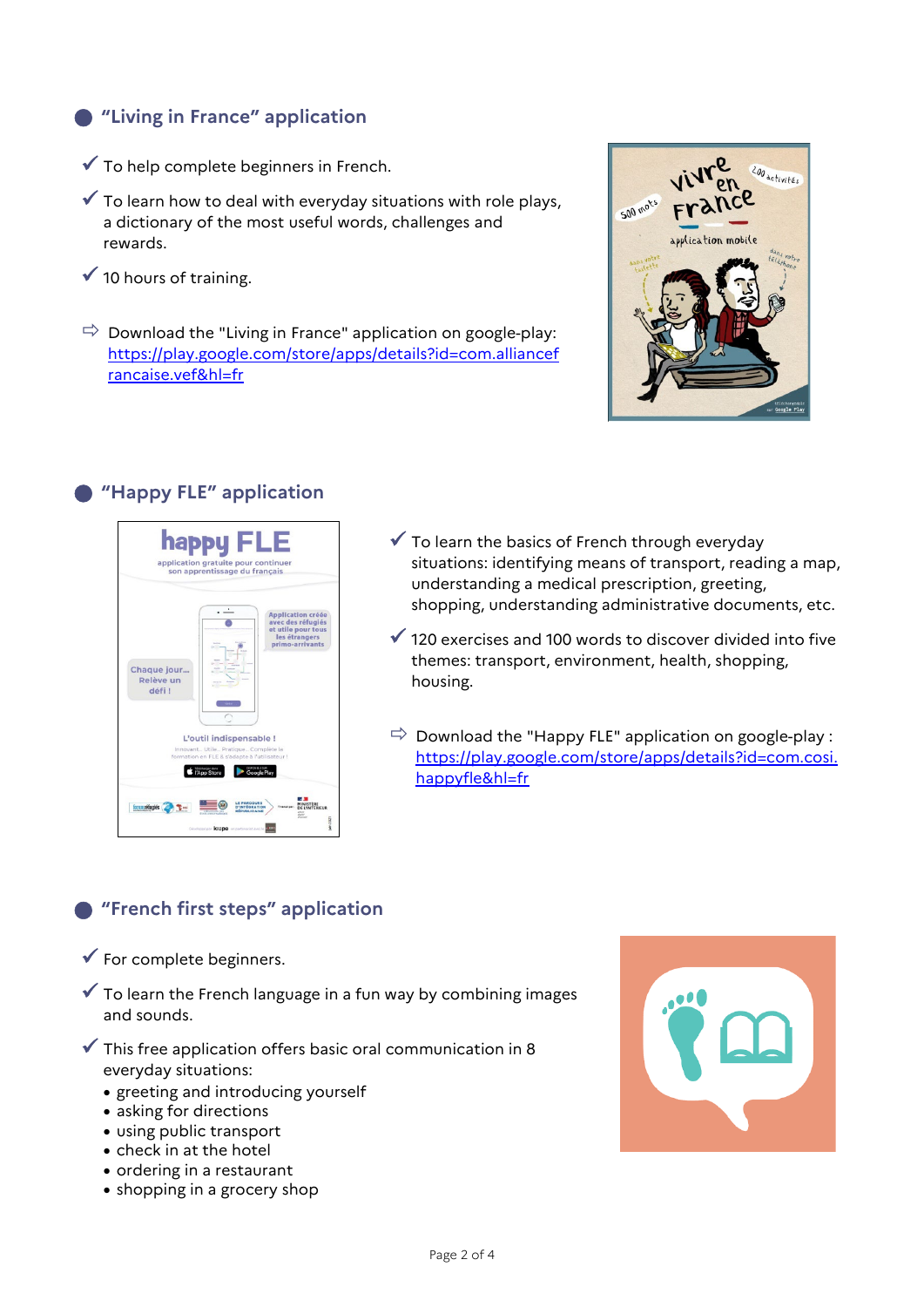- shopping in a clothing shop
- talking about hobbies and asking for information.
- $\checkmark$  A visual dictionary allows you to enrich your vocabulary and practice with 3 types of randomly generated exercises: identifying a picture, identifying a sound and writing.

Download the "French first steps" application on google-play:

- $\Rightarrow$  [https://play.google.com/store/apps/details?id=com.cavilam.franca](https://play.google.com/store/apps/details?id=com.cavilam.francaispremierspas&hl=fr_FR) [ispremierspas&hl=fr\\_FR](https://play.google.com/store/apps/details?id=com.cavilam.francaispremierspas&hl=fr_FR)
- $\Rightarrow$  and App store: [https://apps.apple.com/fr/app/fran%C3%A7ais](https://apps.apple.com/fr/app/fran%C3%A7ais-premiers-pas/id1438243333)[premiers-pas/id1438243333](https://apps.apple.com/fr/app/fran%C3%A7ais-premiers-pas/id1438243333)

## Online tools for understanding the first procedures to be followed in France, and to access employment

### **MOOC entitled "Working in France"**



Cours de français professionnel en ligne et gratuit À partir du niveau A2

- $\checkmark$  For foreigners who already have an A2 level of French.
- To learn French for professional purposes.
- $\checkmark$  This training provides the linguistic keys and social codes of the professional world (job search, job interviews, life in company), and is based on the vocabulary of five professional sectors: personal and business services, construction, health, IT, hotel industry, and catering.
- $\Rightarrow$  For direct access to the MOOC "Working in France": [https://www.fun-mooc.fr/fr/cours/travailler-en-france-a2](https://www.fun-mooc.fr/fr/cours/travailler-en-france-a2-b1/)  $b1/$